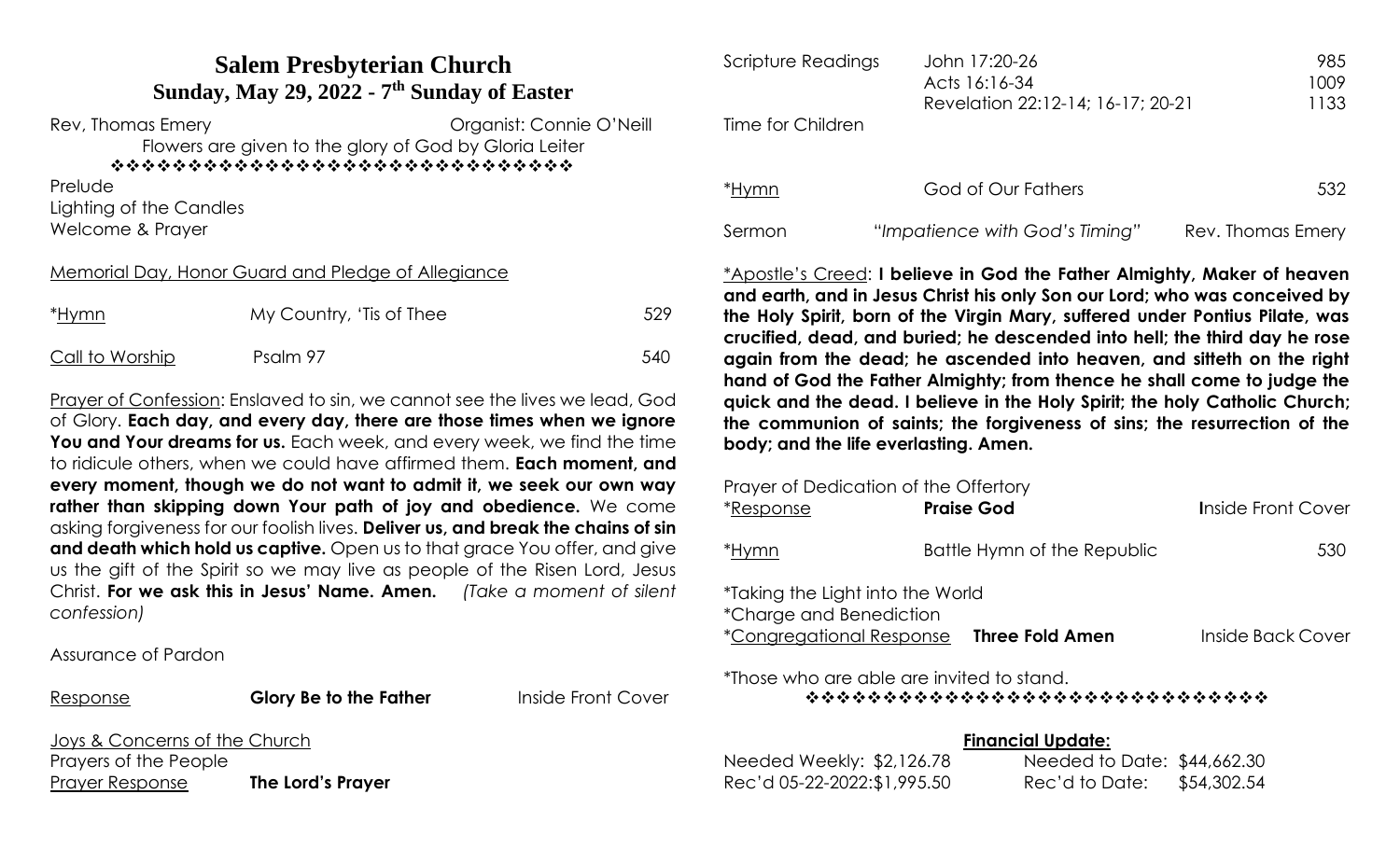**Sunday: 05-29-22 7th Sunday of Easter** 9:30 AM Worship with Pastor Tom Emery *(nursery with Toby & Elizabeth Adkins)* **Monday: 05-30-22** 10:30 & 11:00 AM Memorial Day celebration 10:30 in the Horeb Cemetery and 11:00 in the Venedocia Park. If cancelled due to rain, it will be held in our church. **Tuesday: 05-31-22** 7:30 AM Men's Bible Study in the Cafeteria at Van Wert Hospital **Thursday: 06-02-22** Noon Van Wert County Prayer meeting. **Sunday: 06-05-22 Day of Pentecost**

 9:30 AM Worship with Pastor Tom Emery Pentecost Offering, Communion, and Graduate recognition *(nursery with Tyler & Morgan McConnell)*

### **Announcements:**

Next Sunday, we have the Pentecost Offering, Graduate Recognition, and Communion.

Ice cream social is scheduled for Friday, June 17th, 4:30-7:00. Please see the volunteer and food sheets at the table at the entrance.

Please take photos and contribute recipes, thoughts, and ideas for the June newsletter. Submit them to [secretary@salemchurch.cc.](mailto:secretary@salemchurch.cc)

### **Upcoming Birthdays**

25<sup>th</sup> Taylor Hoehn 31<sup>st</sup> Vincent Richards June 2<sup>nd</sup> Barb Owens 4<sup>th</sup> Chad Pugh 6<sup>th</sup> Cassy Yeboah Mantey

**Upcoming Anniversaries** June 2 Ron & Barb Owens 14th Jeff & Kim Coil 17th Bill & Elgarda McGee



*Salem Presbyterian Church* 

P.O. Box 678, Venedocia, OH 45894 May 29, 2022

[www.SalemChurch.cc](http://www.salemchurch.cc/) | 419-667-4142 Contact Secretary: 419-303-2032 (call/text) [secretary@salemchurch.cc](mailto:secretary@salemchurch.cc)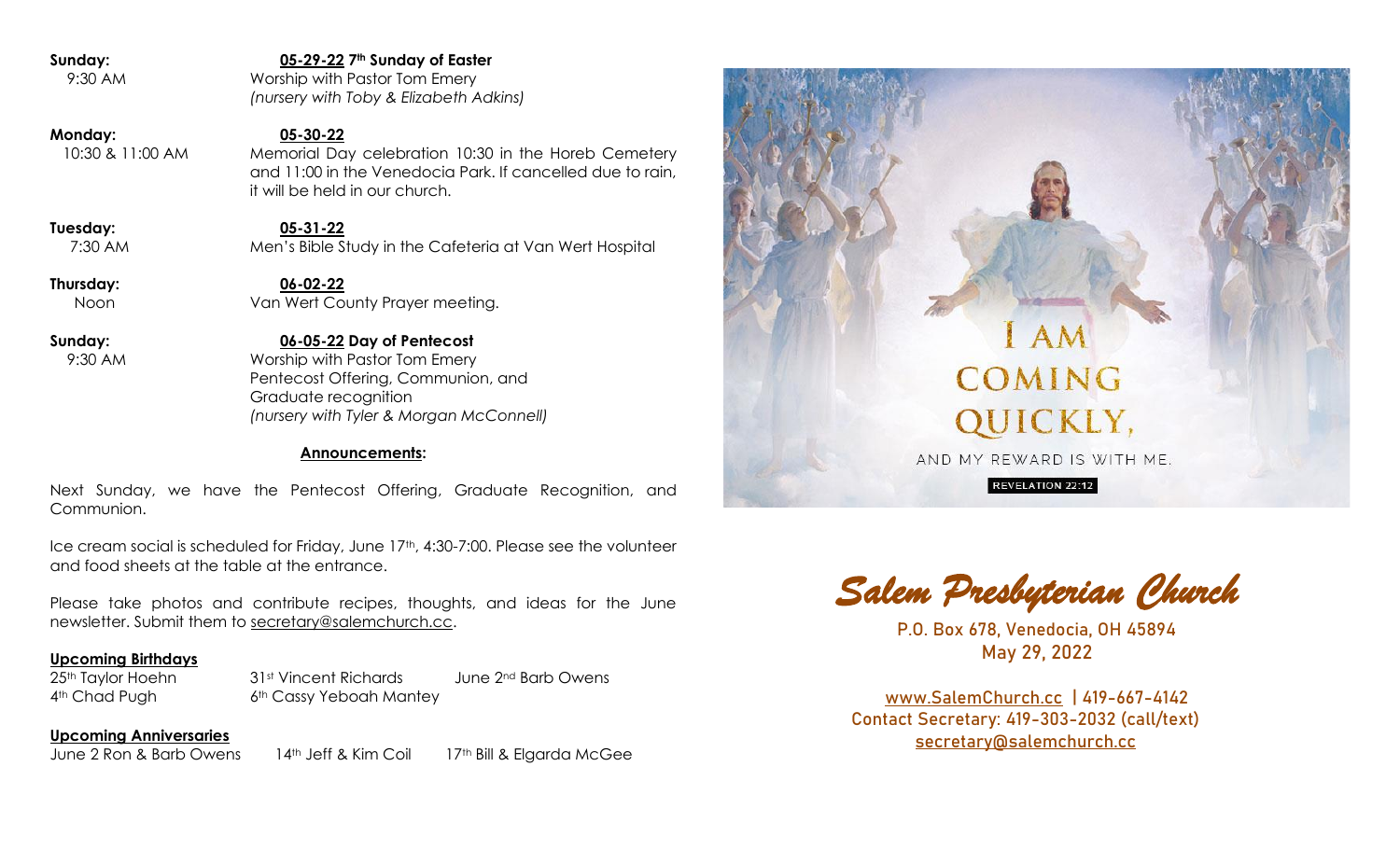### **Prayer Concerns: Condolences:** Maxine Stewart

Kenzie Bay Kathy Comer Jim Davis (cancer) Stephanie Dillon (lymphoma) LaDonna's stepdaughter Andrew Emery (blood clots) Pastor Tom Emery Marjorie Eutsler Deb Fair (cancer) Nikki Ford (surgery & funds for surgery) Shana Fryer Stephanie Gamble (eye issues) Brett Hammons Jane Harter Jerry Holscher Dale Kiesza (leg operation) Ann King (cancer) LuAnn (family issues) John & Mary Ellen Lloyd Carol Matthews (Lou Gehrig's disease) Anne Morris David Morris (Zeb) Steve Peters (surgery & recovery) Paul & Doris Price Clarence Ringwald (hospice) Marjorie Rhodes Derek Sellers (Duchenne Muscular Dystrophy) Stacy Smith (Covid) Rosa Wollenhaupt The area Nursing Homes and their residents

### **Serving Our Country**

Gyer Blackmore (U.S. Army) Dillon Ellerbrock (U.S. Marine Corps) Butch Eutsler (U.S. Army) Phoebe Eutsler (U.S. Army) Micah Linger (U.S. Marine Corps) Cory McCollow (U.S. Coast Guard)

**Prayer Concerns: Condolences:** Maxine Stewart

Kenzie Bay Kathy Comer Jim Davis (cancer) Stephanie Dillon (lymphoma) LaDonna's stepdaughter Andrew Emery (blood clots) Pastor Tom Emery Marjorie Eutsler Deb Fair (cancer) Nikki Ford (surgery & funds for surgery) Shana Fryer Stephanie Gamble (eye issues) Brett Hammons Jane Harter Jerry Holscher Dale Kiesza (leg operation) Ann King (cancer) LuAnn (family issues) John & Mary Ellen Lloyd Carol Matthews (Lou Gehrig's disease) Anne Morris David Morris (Zeb) Steve Peters (surgery & recovery) Paul & Doris Price Clarence Ringwald (hospice) Marjorie Rhodes Derek Sellers (Duchenne Muscular Dystrophy) Stacy Smith (Covid) Rosa Wollenhaupt The area Nursing Homes and their residents

### **Serving Our Country**

Gyer Blackmore (U.S. Army) Dillon Ellerbrock (U.S. Marine Corps) Butch Eutsler (U.S. Army) Phoebe Eutsler (U.S. Army) Micah Linger (U.S. Marine Corps) Cory McCollow (U.S. Coast Guard)